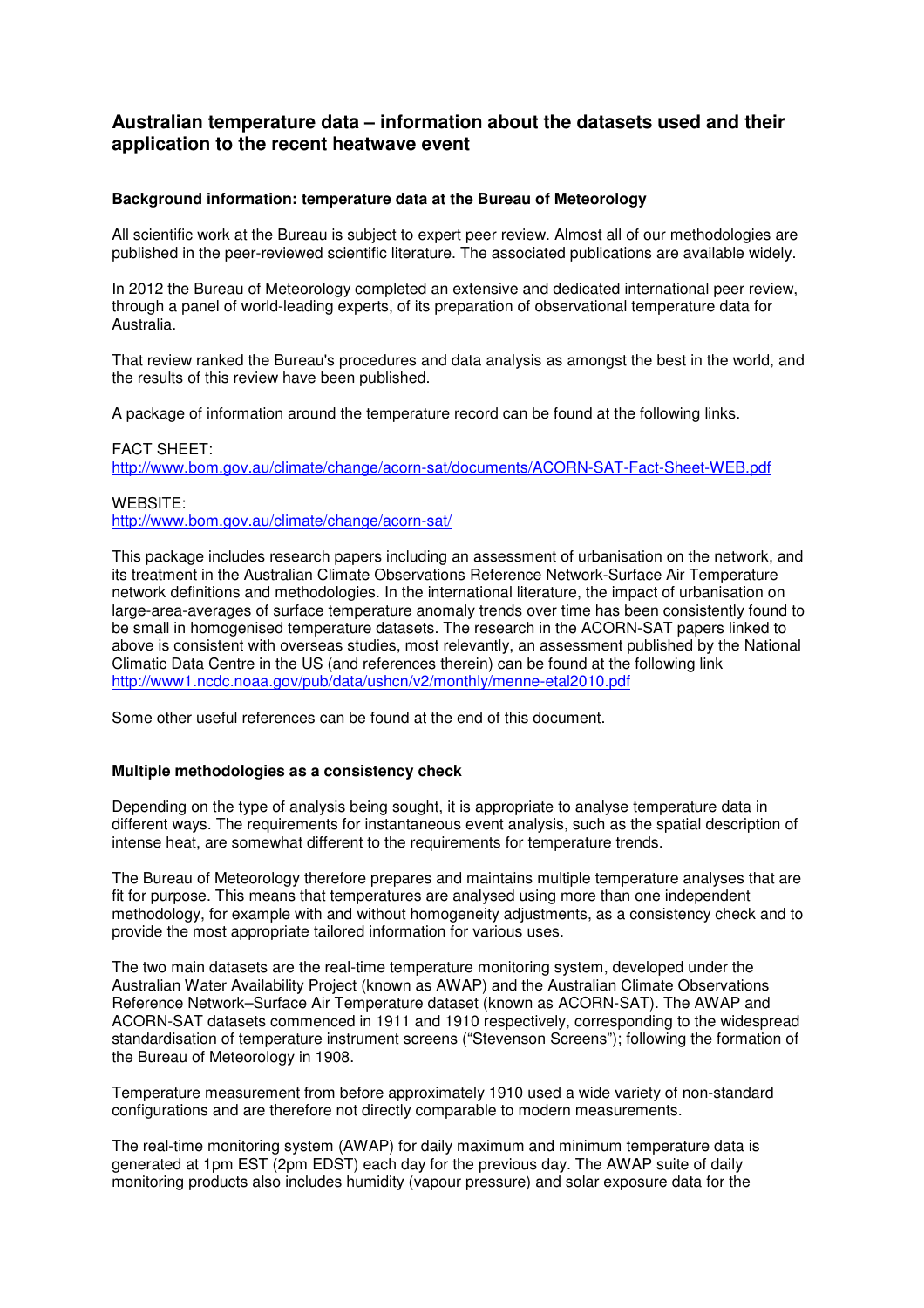previous day, and rainfall for the present day. All of these products, as well as vegetation greenness (NDVI) are also generated at monthly and longer timescales.

These data are freely available at the following link

http://www.bom.gov.au/climate/maps/

# **Describing the recent heatwave**

A complete description of the January 2013 heatwave, including the main elements that were notable, can be found in an article prepared for the academic news site, The Conversation What's causing Australia's heat wave?

https://theconversation.edu.au/whats-causing-australias-heat-wave-11628

A more detailed summary of climate observations across the Australian continent is available in a Special Climate Statement at http://www.bom.gov.au/climate/current/statements/scs43c.pdf

The national daily average temperature has been calculated by the Bureau of Meteorology since the creation of the AWAP dataset. Its use in recent reports has been driven by extraordinary climatic conditions that have not occurred during the period that this data has been analysed (in real-time; noting that the analysis is applied retrospectively).

There are some reasons behind our increased confidence in this metric.

While we had previously calculated these measures from 1996, the AWAP methodology was not extensively published in the peer-reviewed literature until 2009. Additionally, the reanalysis of daily temperature data that was completed in March 2012, provided us with the ability to cross-check daily temperature diagnostics against multiple methods. A comparison between AWAP and ACORN-SAT is detailed in the research papers linked to above.

In this way, we are now able to report some daily metrics with high confidence; due to a combination of improved technology and improved methodology.

The major heatwave experienced during the first two weeks of January 2013 was exceptional for two reasons (i) the spatial extent of very high temperatures across the country and (ii) the duration of that continental-scale pattern of extreme temperatures.

There are two appropriate diagnostics for representing the exceptional nature of the heatwave as described above. They are the proportion of the continent above particular threshold values (such as through percentile analysis) or, perhaps more intuitively, the area-averaged daily temperature. The area-averaged daily temperature is a grid-point average based on a spatially interpolated surface of station-based temperature measurements.

To gauge the extent of heat across the continent, the most appropriate data-set to use is the AWAP daily gridded data. This data uses all available and unhomogenised temperature measurements from around 700 stations daily. The network is not fixed in time due to network changes and basic quality control, however sensitivity analyses (as documented in the published papers referenced in the links above) shows stability in the calculations post 1950. This period also corresponds to the most significant trends in Australian temperature, as described in the linked references.

The spatial distribution of the stations used in real-time are shown at http://www.bom.gov.au/jsp/awap/temp/index.jsp .

The number of sites and their location is provided in the maps under RMSE – see http://www.bom.gov.au/jsp/awap/temp/index.jsp (for an example). Each dot indicates a station location, and the size of the dot is the root-mean-square error (RMSE) that is associated with the difference between analysed gridded data at a point that corresponds to the station observation.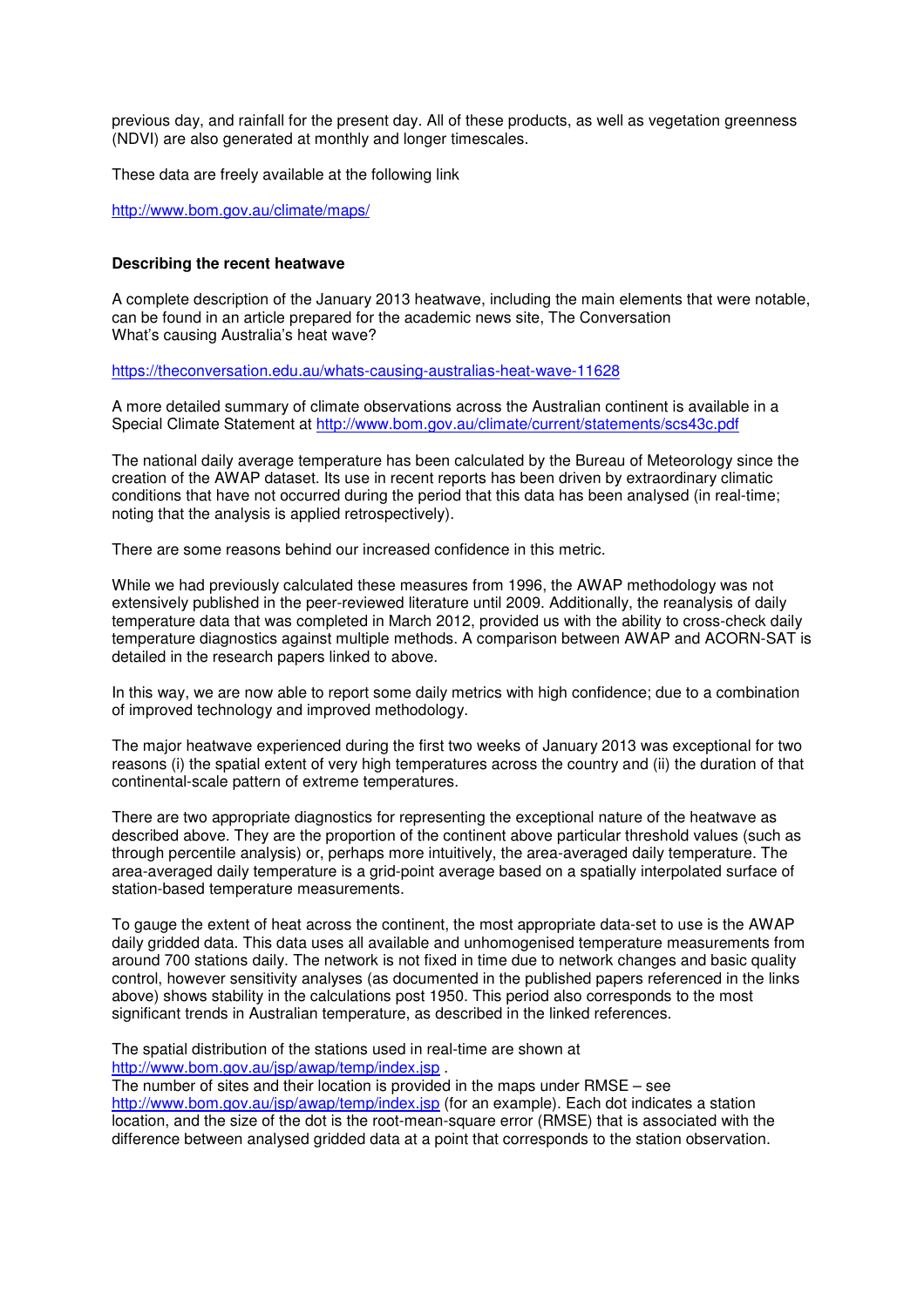The calculation of daily area averages dates back to the mid-1990s, when computing power first allowed for these intensive calculations.

The analysis can be applied retrospectively from 1910. It should be noted that calculations of monthly and annual temperatures are based on the technique for analysing daily temperatures and comprise the same data. In other words, the daily calculation is mathematically identical to that used for monthly and annual temperatures reported by the Bureau. Calculations of global-mean temperature by international research centres also use similar techniques, with the earliest estimates dating back into at least the 1980s.

We estimate the AWAP network definition alone (which stations are used at each time-step) comprises around 13 million temperature records over 102 years of data. This information is archived at the Bureau of Meteorology. In effect, the input data represents nearly all of the digital temperature archive managed by the Bureau of Meteorology, with the same data also available on the Bureau's website.

It is therefore perhaps more convenient to absorb the methodology as described in the peer-reviewed paper Jones et al. (2009) available at http://www.bom.gov.au/amm/docs/2009/jones.pdf and specifically Figure 1 shown in this paper. The current available data is a now a little better than shown in Figure 1; as a result of continued historical digitisation.

Daily maps of all the AWAP variables are presented online, with various drop-down menus available for the user. Area averages, such as state and cropping region averages, as well as a whole host of other diagnostics from the AWAP real-time monitoring system, across multiple variables, are calculated from the daily analyses. However we do not explicitly publish all of our analyses and diagnostics that we produce each day — as the data volumes are very large.

The area-average diagnostics are occasionally used in regular reporting products or Special Climate Statements — as appropriate to describing significant events. Special Climate Statements are routinely prepared for significant weather, and can be found at the following link.

http://www.bom.gov.au/climate/current/special-statements.shtml

### **Extreme nature of the event: comparisons and reasons for using AWAP data**

The AWAP data is the most appropriate dataset for capturing the spatial extent of recorded temperature, since it maximises the network coverage across Australia for event analyses. The ACORN-SAT data uses a more limited and fixed network of temporally homogenised data that is specific for estimating change over time, and particularly climate change. Temporal homogenisation refers to analyses that attempts to account for spurious (non-climate related) changes in the data.

The ACORN-SAT dataset is analysed as anomalies (which is standard international practice for homogenised temperature data) whereas the AWAP data, a spatial interpolation of all available measurements, is more suited to absolute temperatures. The spatial analysis accounts for spatial  $(x,y,z)$  changes in the network through time. In terms of the impact of temperatures, such as fire potential, it is more obvious to use absolute temperatures.

A detailed comparison of AWAP and ACORN-SAT datasets was performed as part of the international review of our practices, and is contained in the scientific papers linked to above. While there are differences between the two data sets at the local scale, the differences between the two datasets for large area-averages are typically small (in the order of a few hundredths of a degree for annual means) over the last 50 to 60 years. As mentioned above, this corresponds to the period of the most significant warming trends for Australia.

In addition to the comparisons published as part of the ACORN-SAT analyses, real-time comparisons are routinely made between the two datasets, as a consistency check for climate monitoring metrics.

As such, the ranks for daily-averaged temperature for the January 2013 heat event are consistent across the independently analysed AWAP data and the ACORN-SAT dataset. Specifically, ranks for